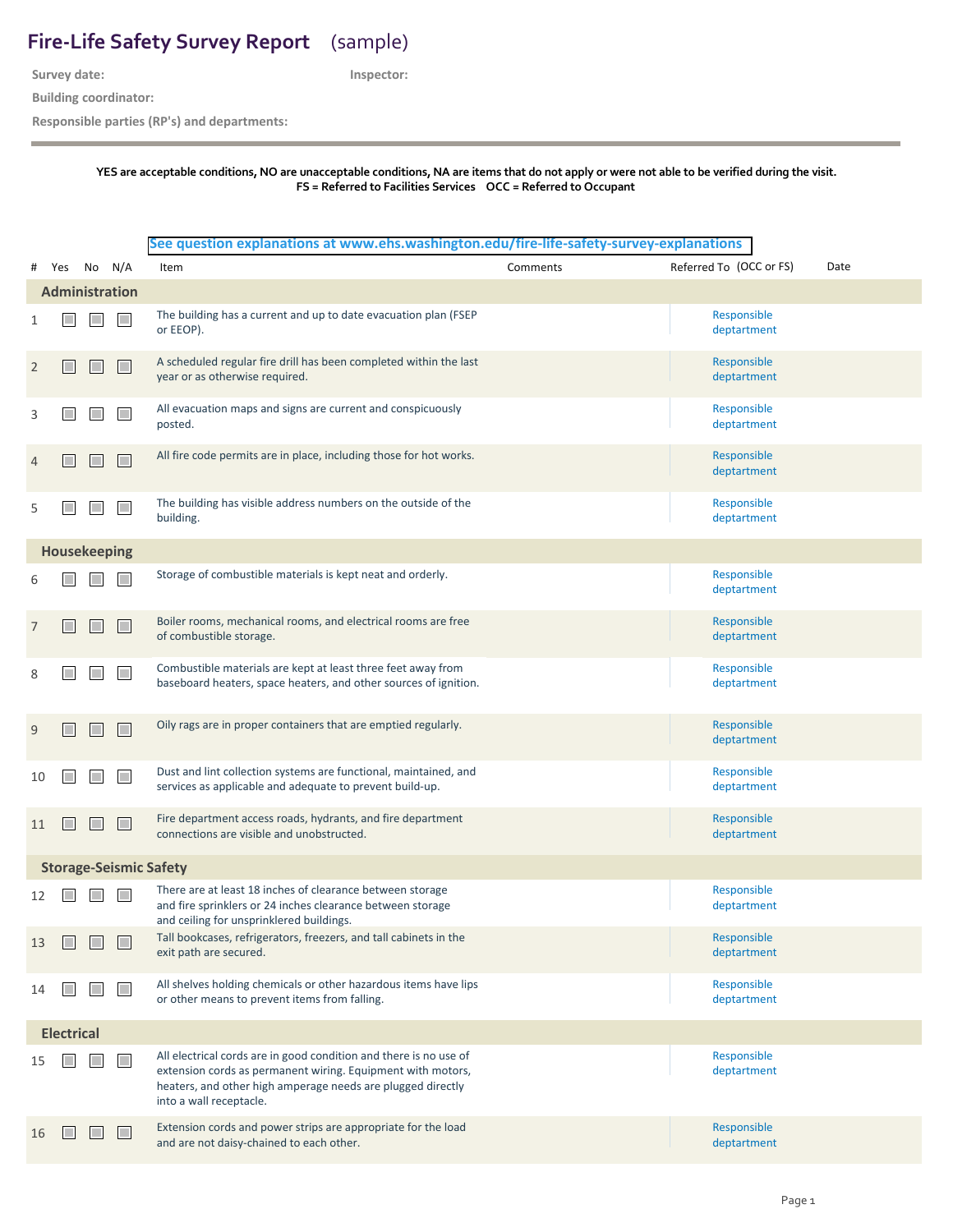| Survey#<br><b>Building:</b> |              |        |              |                                                                                                                                                                                             |                            |                |  |  |
|-----------------------------|--------------|--------|--------------|---------------------------------------------------------------------------------------------------------------------------------------------------------------------------------------------|----------------------------|----------------|--|--|
| #                           | Yes          | No     | N/A          | Item<br>Comments                                                                                                                                                                            | Referred To                | Date Corrected |  |  |
| 17                          |              |        | H            | There are at least 3 feet of clearance in front of all electrical<br>panels.                                                                                                                | Responsible<br>deptartment |                |  |  |
| 18                          |              |        |              | There are no open junction boxes or exposed electrical wiring.                                                                                                                              | Responsible<br>deptartment |                |  |  |
| 19                          |              |        | <b>IT IS</b> | All electrical panels have a panel cover/door placed on them                                                                                                                                | Responsible<br>deptartment |                |  |  |
|                             |              |        |              | <b>Entrances, Emergency Exits, Stairs, Hallways, Corridors</b>                                                                                                                              |                            |                |  |  |
| 20                          |              |        |              | Corridors and exits are kept free of obstructions and hazardous<br>materials/processes in accordance with UW Corridor Policy.                                                               | Responsible<br>deptartment |                |  |  |
| 21                          |              | T.     | H            | Exit pathway and emergency lights are maintained.                                                                                                                                           | Responsible<br>deptartment |                |  |  |
| 22                          |              |        |              | Exit signs are illuminated, in good repair, and exit sign<br>faceplates indicate the correct direction of exit.                                                                             | Responsible<br>deptartment |                |  |  |
|                             | <b>Doors</b> |        |              |                                                                                                                                                                                             |                            |                |  |  |
| 23                          |              |        |              | Fire Doors are kept closed and not propped open.                                                                                                                                            | Responsible<br>deptartment |                |  |  |
| 24                          |              | $\Box$ | H            | All roof access doors and hatches are locked.                                                                                                                                               | Responsible<br>deptartment |                |  |  |
| 25                          |              |        |              | Fire doors and their hardware are properly arranged and<br>maintained.                                                                                                                      | Responsible<br>deptartment |                |  |  |
| 26                          |              |        |              | Fire rated walls and floor/ceiling assemblies are properly<br>maintained.                                                                                                                   | Responsible<br>deptartment |                |  |  |
|                             |              |        |              | Hazardous Materials, Chemical Storage (exclusive of labs and shops)                                                                                                                         |                            |                |  |  |
| 27                          |              |        |              | Hazardous materials storage cabinets are properly labeled and<br>in good condition.                                                                                                         | Responsible<br>deptartment |                |  |  |
| 28                          |              |        |              | Flammable liquids are stored in cabinets or approved containers<br>as required by fire codes.                                                                                               | Responsible<br>deptartment |                |  |  |
| 29                          |              |        |              | All hazardous material containers are clearly labeled with their<br>contents and primary hazards.                                                                                           | Responsible<br>deptartment |                |  |  |
| 30                          |              |        |              | Incompatible hazardous materials are segregated when in<br>storage                                                                                                                          | Responsible<br>deptartment |                |  |  |
| 31                          |              |        | <b>IT IS</b> | All hazardous materials are entered into MyChem, inventories<br>have been reviewed and updated within the last year, and the<br>Fire Code maximum allowable quantity (MAQ) is not exceeded. | Responsible<br>deptartment |                |  |  |
| <b>Compressed Gasses</b>    |              |        |              |                                                                                                                                                                                             |                            |                |  |  |
| 32                          |              |        |              | Compressed gas cylinders are properly secured and labeled.                                                                                                                                  | Responsible<br>deptartment |                |  |  |
| 33                          |              | T.     | H            | Protective valve caps are secured on compressed gas cylinders<br>when not in use and during transport.                                                                                      | Responsible<br>deptartment |                |  |  |
| 34                          |              |        |              | Incompatible compressed gas cylinders are stored separately.                                                                                                                                | Responsible<br>deptartment |                |  |  |
| <b>Fire Extinguishers</b>   |              |        |              |                                                                                                                                                                                             |                            |                |  |  |
| 35                          |              |        |              | Fire extinguishers are available, unobstructed, and accessible.                                                                                                                             | Responsible<br>deptartment |                |  |  |
| 36                          |              |        |              | Fire extinguishers have been serviced, are fully charged,<br>mounted, free of defects, appropriate for the risk, and<br>adequately sized/rated.                                             | Responsible<br>deptartment |                |  |  |